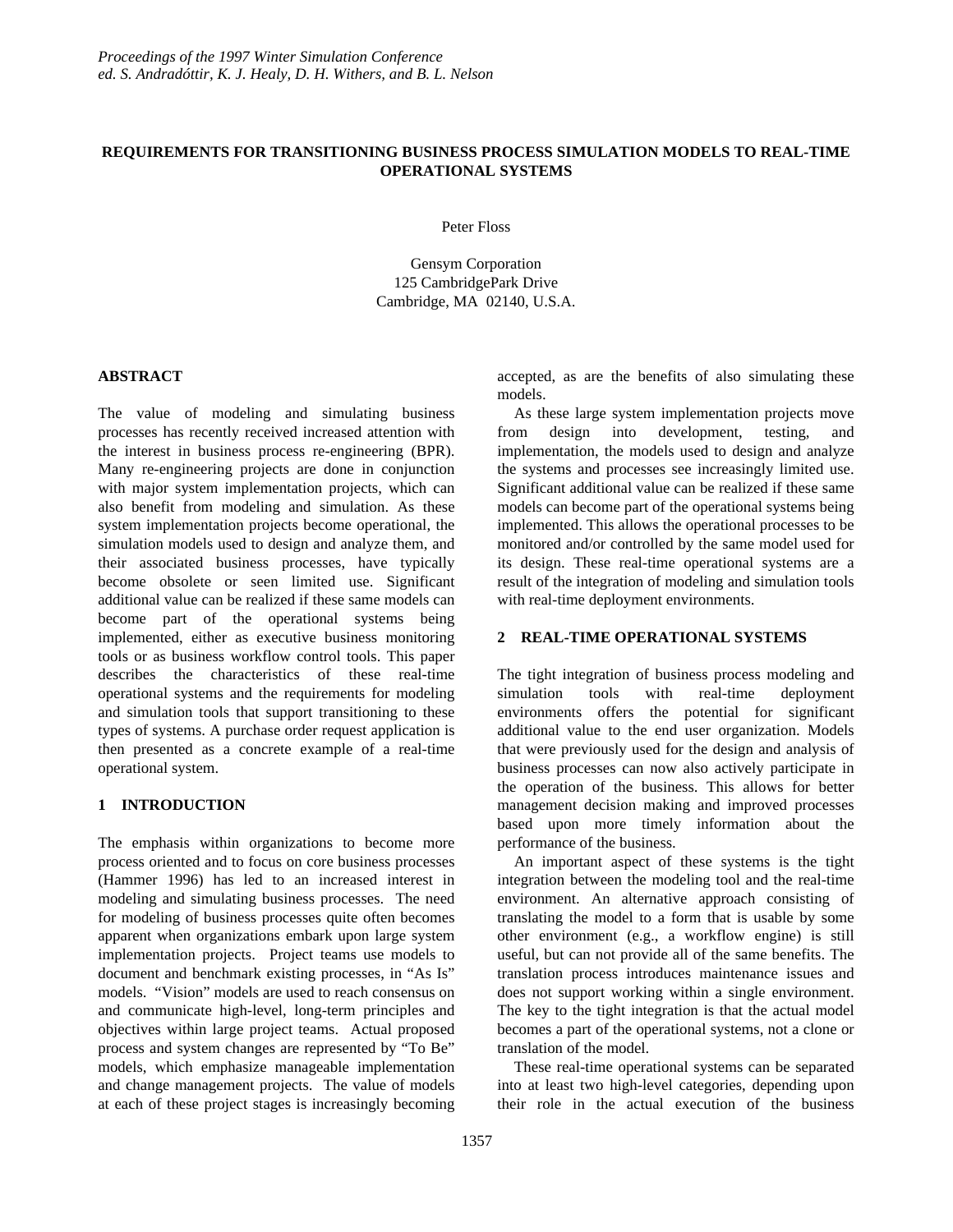processes. The first is a relatively passive role, where the real-time operational systems are used to monitor the performance of key metrics within the business processes. These types of systems are used to provide high-level, enterprise-wide views into the performance of the organization. The second category consists of realtime operational systems that actively participate in the actual execution of the processes. They are actively involved in intelligently routing and controlling the flow of work within the business processes.

### **2.1 Executive Business Monitoring**

An executive business monitoring application, based upon a model used to design and simulate the process, allows that same model to be used to view the ongoing performance of that business process. It allows management to navigate process views of their business and review key metrics based upon the real-time data describing the performance of the business. For example, selecting the order entry task within an order management model could bring up key metrics such as the current number of orders waiting to be entered and the average time to enter an order. Identifying real-time bottlenecks and then dynamically reassigning resources is an example of how management might use this type of application to make better decisions about the operation of their business.

In addition to monitoring the execution of a business, the tight integration of the modeling and simulation environment provides the opportunity to simulate forward from the current state of the business. This allows managers to predict the short-term performance of the organization based upon the actual real-time current state of the business. Estimating the staffing requirements for the next several days based upon the current work in progress is an example of how this forward simulation capability might be used.

### **2.2 Business Workflow Control**

Real-time operational systems can also participate more actively in the execution of the business processes through a workflow control application. The same model that was used to design and simulate the business processes is now used in routing and controlling the overall system. The actual execution of the workflow can take many different forms including dispatching work to manual processes, interacting with legacy systems, invoking end-user applications, and interacting with databases. A high-level workflow control application might even utilize a workflow execution engine for the low-level execution of the work. The value of doing this in a dynamic real-time deployment

### **3 TOOL REQUIREMENTS**

These real-time operational systems are possible because of the tight integration between the modeling and simulation tool and the real-time deployment environment. This integrated tool set requires certain major capabilities that are not necessarily found in traditional modeling and simulation tools. Some of these capabilities are provided directly by the real-time deployment environment and others require software to specifically integrate the features of the individual products. These major capabilities include synchronization with a real-time clock, event scheduling based upon external events, connectivity to external systems, operating within a distributed environment, an extensible modeling environment, and the ability to initialize a model to a predefined state.

## **3.1 Real-Time Clock**

At the core of a discrete-event simulation tool is a simulation calendar, used to manage the events to be executed. When transitioning a simulation model to a real-time operational system, this simulation calendar must be synchronized with a real-time clock. When the simulation clock is synchronized, simulation time is incremented at a regular interval of real-time (e.g., every second) by that amount of time. One second of simulation time then takes exactly one second of realtime.

### **3.2 Event Scheduling**

The completion of an activity within a discrete event simulation is typically scheduled based upon some duration specified within the model. An issue related to the real-time clock is that event scheduling must be handled differently with activities whose duration is determined by some external action (e.g., a user performing a task). One way to implement this is to schedule the event for some arbitrarily long duration (known to be longer than the actual duration) and then reschedule it to the current time when the external action completes. This external action must signal its completion to the simulation, for example, via a callback.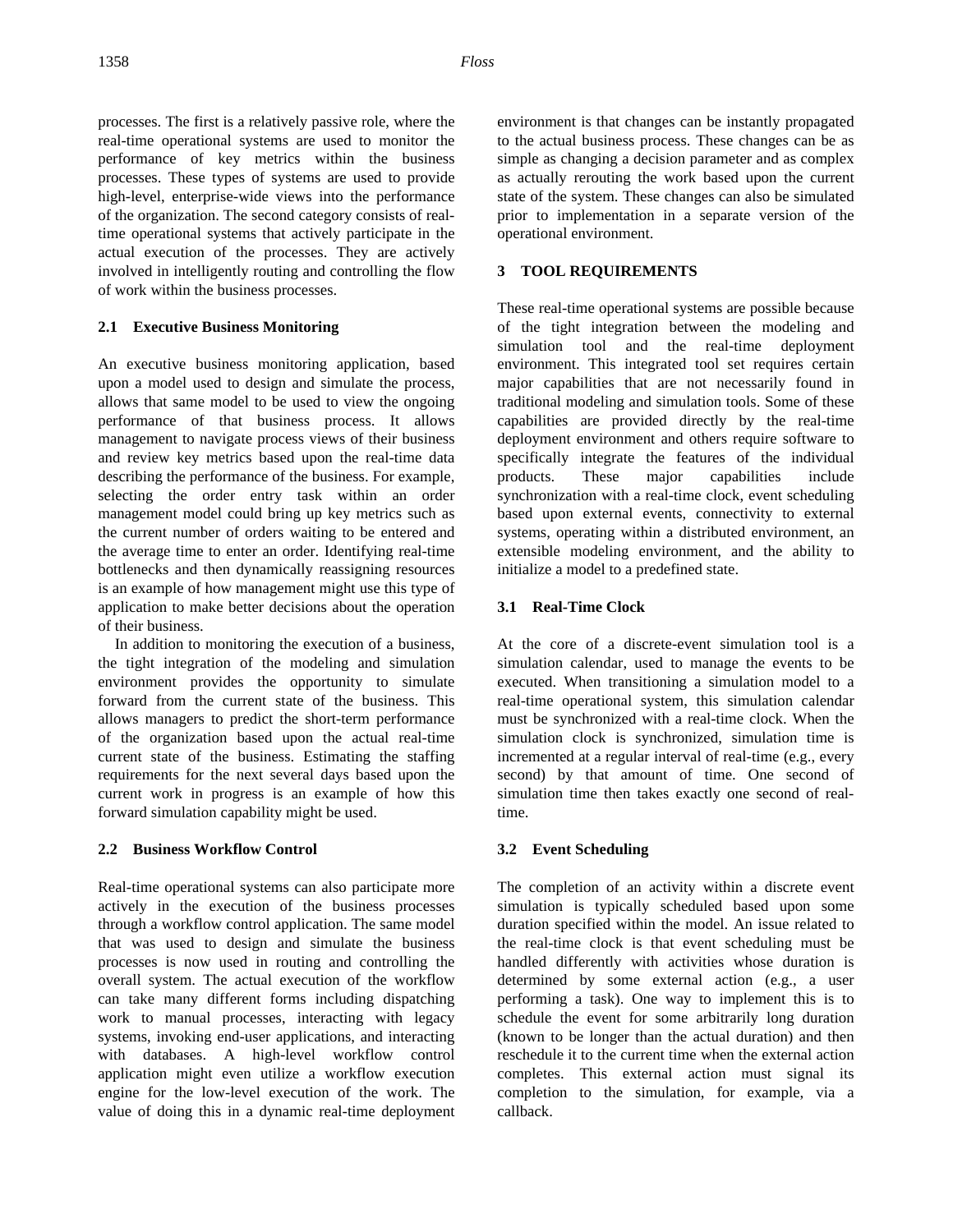### **3.3 Connectivity**

Real world business systems consist of a wide variety of different technologies and systems. Examples include legacy systems, new applications, databases, ERP systems, and internet/intranet-based solutions. Real-time operational systems must therefore be able to connect to and communicate with a wide variety of different applications. This connectivity mechanism into and out of the simulation and real-time deployment environment must be quite flexible. It should ideally support both general-purpose connectivity solutions (which can be shared across many applications) and application specific connectivity solutions. Database integration is an example of a general-purpose connectivity solution that can be shared across multiple applications.

### **3.4 Distributed Environment**

The systems that operate real world business processes are typically distributed across multiple computers. Closely related to connectivity is the capability to operate within a distributed environment. This can manifest itself in a wide variety of different forms. For example, a specific real-time operational application may call for monitoring business processes from a client system connected to a central server system. Another application may require the real-time operational system to actually be distributed across a number of different computers. A third application may simply need to communicate with an external system (e.g., a legacy system) on a different computer. All of these examples assume a networked environment with the capability to distribute portions of the real-time operational system across a number of computers.

## **3.5 Extensible Environment**

Depending upon the application, real-time operational systems typically require modeling to a level of detail that is deeper than a simulation model intended to address a very specific question. Modeling environments that supports scripting or customizing complex portions of the model provide the necessary flexibility to achieve this level of detail. For example, a complex algorithm for routing work may require support beyond what can be provided directly by modeling and simulation tools. The most flexible environments for extending models provide a full programming language and complete set of development tools. This capability is also important in the transition to a real-time operational system, as some level of custom development is typically required.

### **3.6 Model Initialization**

The ability to simulate forward from the current state of the business process requires that the model accurately reflect the current conditions. This can be accomplished by either keeping the real-time operational system synchronized with the business process (as would be the case in a business workflow control application) or by being able to initialize the model to a predefined state. In initializing the model, the current conditions would come from the actually executing business process, through the connectivity to the specific systems. The forward simulation could then help predict the shortterm behavior and requirements of the operational system, based upon these current conditions.

## **4 EXAMPLE**

As previously mentioned, these real-time operational systems can take several different forms. As a concrete example of such a system, a purchase order request model is described as an example of a business workflow control application.

The model was first used to document and communicate the current process for requesting a purchase order for a particular product or service. The overall process is very much a manual one, consisting of getting signature approval from a variety of different managers within the organization (depending upon the value and type of purchase order being requested). The top-level view and one of the detail views of the model is shown in Figure 1. Opportunities for improving the process could be considered and evaluated using the simulation capabilities of the modeling tool.

This same model was transitioned to a business workflow control application that connects to several external systems. The system actually controls the routing of purchase order requests as they are acted upon (either approved, disapproved, or request more information) by the different managers. Requests for purchase orders are submitted via a custom client/serverbased application. The model contains a forward flow for requests that are in the process of being approved and a backward flow for requests that require more information or have been disapproved. The managers also interact with the purchase order requests via a custom client/server-based application that shows them a queue of requests awaiting their action. An electronic mail-based notification system is also useful for letting individuals know that actions have been performed on their requests or that several items are awaiting their action.

The purchase order requests are maintained within a database for persistent storage while they are being routed through the process. The actual purchase orders are generated by a financial system that is initiated by